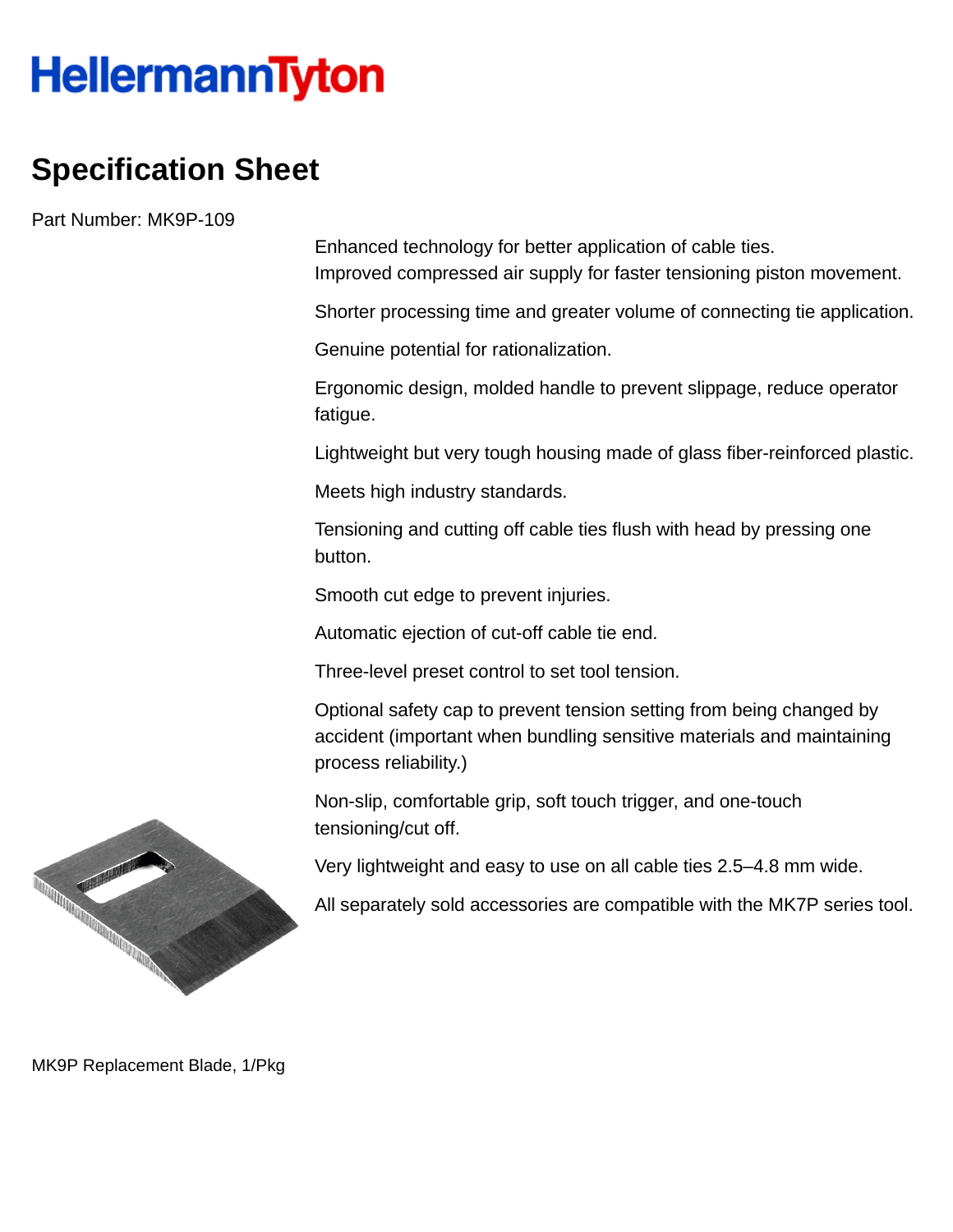| <b>Article Number</b>        | 110-09111                        |
|------------------------------|----------------------------------|
| <b>Type</b>                  | SP MK9P replacement blade        |
| Color                        | Metal (ML)                       |
| <b>Product Description</b>   | Replacement Blade                |
| <b>Short Description</b>     | MK9P Replacement Blade, 1/Pkg    |
| <b>Global Part Name</b>      | SP MK9P replacement blade-MET-ML |
| <b>Tension Setting Tools</b> | Adjustable                       |
|                              |                                  |

| Material                     | Metal (MET) |
|------------------------------|-------------|
| <b>Material Shortcut</b>     | MET         |
| Reach Compliant (Article 33) | Yes         |
| <b>ROHS Compliant</b>        | Yes         |

| Package Quantity (Imperial) |  |
|-----------------------------|--|
|-----------------------------|--|

Package Quantity (Metric) 1